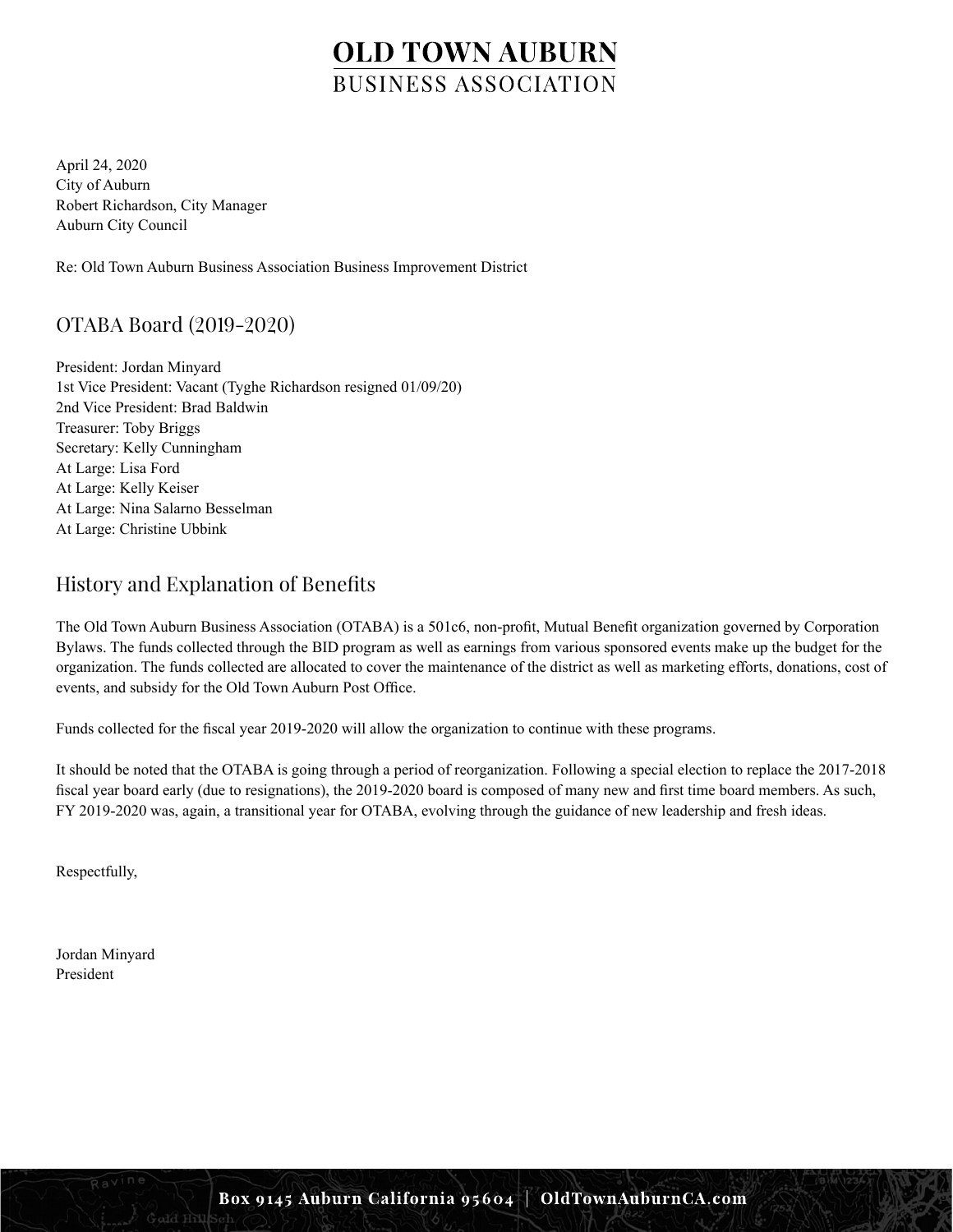April 24, 2020

To: Robert Richardson, City Manager From: Old Town Auburn Business Association Re: Business Improvement District

## Introduction

This annual report by the Old Town Auburn Business Association (OTABA) Business Improvement District (BID) for the coming fiscal year is provided to the City of Auburn for consideration and approval. Included in this report is a recap of accomplishments this past year, P&L report for this past year and our proposal for the coming year.

### BID District

The Old Town Auburn BID begins at and includes the Park Victorian property at the end of Park Street and continues down Park Street to Maple Street and up to Auburn Folsom Road. The boundary continues on Auburn Folsom Road to Race Track, turns right on Race Track to Brewery Lane to its end, where the boundary lien extends across and encompasses the Park Victorian property at the end of Park Street.

## Proposed Program of Work

This coming year, our intent is to continue creating positive user/consumer experiences for the community of Auburn, through OTABA sponsored events and improved online representation of Old Town Auburn.

We will also continued to build sustainable revenue streams and generating enough income to incorporate paid administrative and event management support. The overall objective is to reinvest all revenue into making a more attractive and engaging district, elevating the Old Town Auburn, and overall Auburn, brands.

### Past Year Accomplishments

Building on the momentum from the previous year and efforts put forth by Mora Rowe and the City of Auburn, we continued to organize and sponsor events in Old Town Auburn, with heavy focus on the Auburn Co-op and Classic Christmas events. We experimented with new vendors, attractions, and ideas, incorporating new supporters and processes. Between Auburn Co-op and Classic Christmas, OTABA netted over \$16k in profits in six event dates.

Our online presence continues to grow, following the the implementation of several online processes, such as vendor event registration. In the last year, we saw over 41,000 unique users, with 66% of traffic generated organically. This tells us that not only are people searching for Old Town Auburn, but searches have increased since the prevous year.

We continued our digital improvement strategy by optimizing online processes and educating/onboarding more members. Operational integrations such as payment processing, cloud based accounting, digital team communications, and file storage remained in place and saw greater usage. Membership processes also flourished, including membership directory registrations, email campaigns, contact submissions, event registrations.

OTABA also worked to ensure the Association was properly federally designated. In past years, our Association has not been required to submit full tax returns due revenues under \$50k. Thanks to our increasing event income, we worked with local accounting professionals to ensure the proper tax returns were filed in 2019, as well as confirm recongition of exemption under section 501(c)6.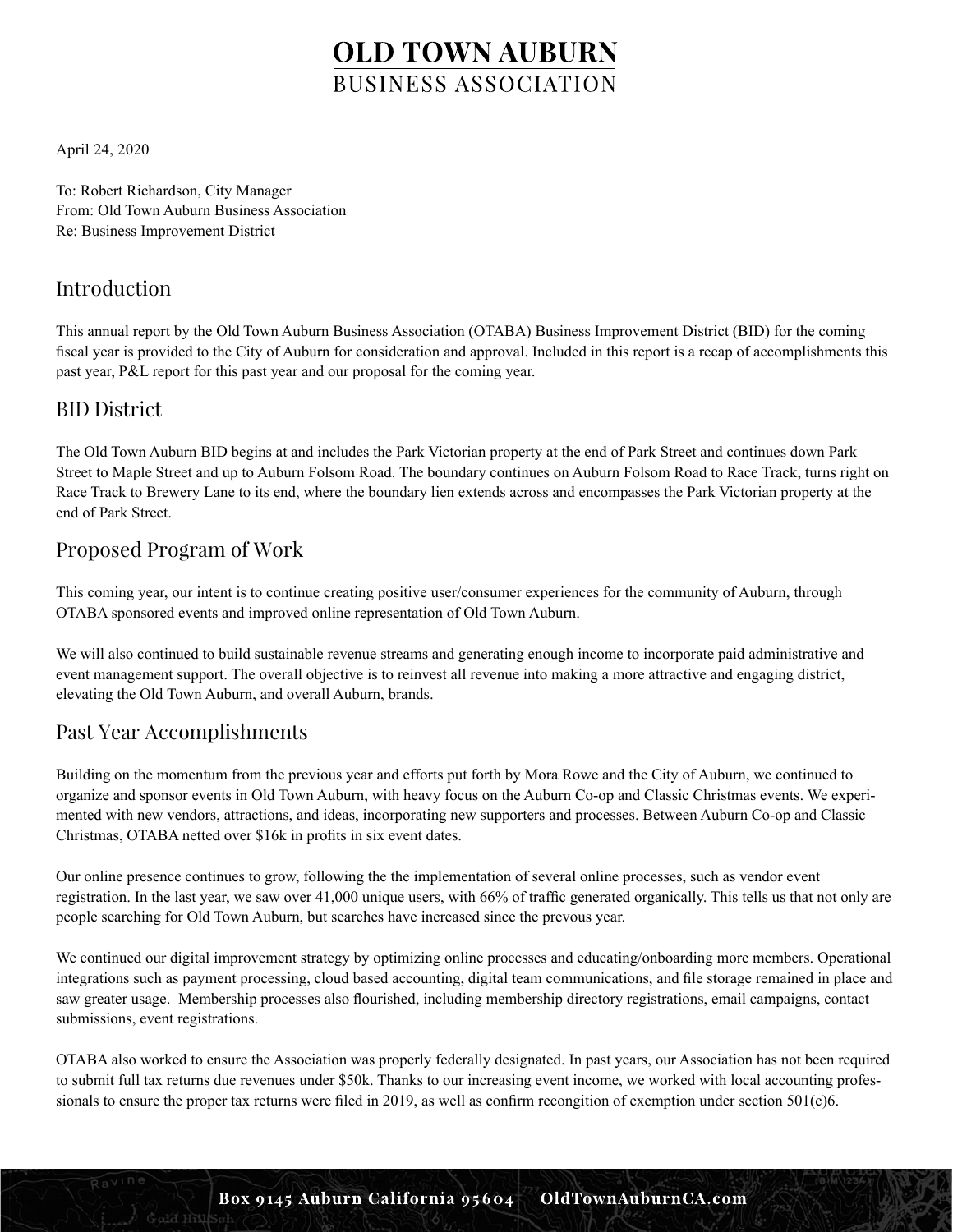Continued support of previous board initiatives were also maintained, including financing the Old Town Auburn Post Office and monthly landscape maintenance. OTABA is still working toward achieving beautification goals of new garbage receptacles and lighting designs for the district, and plans to apply carryover profits from 2018-2019 and 2019-2020 to these goals.

### Public Events

OTABA continues to sponsor and promote events in Old Town Auburn. We have established a three-tiered system to rank events occurring in Old Town Auburn, to better understand the OTABA involvement and opportunities for sponsorship and promotion.

The goal of events in Old Town Auburn is primarily marketing, designed to increase positive impressions and experiences for local businesses and promote the brand of Old Town Auburn and broader community of Auburn.

Tier 1: Events occurring in Old Town Auburn that are organized and sponsored by the OTABA. These are the banner events for our district, which generate the bulk of our revenue, outside of BID. Antique Fair (one event date in Spring), Auburn Co-op (five event dates May through September), and Classic Christmas (two event dates in December).

Tier 2: Events occurring in Old Town Auburn that are organized by an Old Town business and sponsored by the OTABA. Taste of Chocolate, St. Patrick's Day, Cinco de Mayo, Fourth of July.

Tier 3: Events occurring in Auburn, these are events not directly related to Old Town Auburn, but a relevant event to be promoted by OTABA. Farmers Market, Fast Fridays, Cruise Night, Art Walk, Food + Wine Festival, Gold Country Fair, Rodeo, Pumpkin Nights, Light Parade, Auburn Enduro, Triathlon, Western States, Tevis Cup.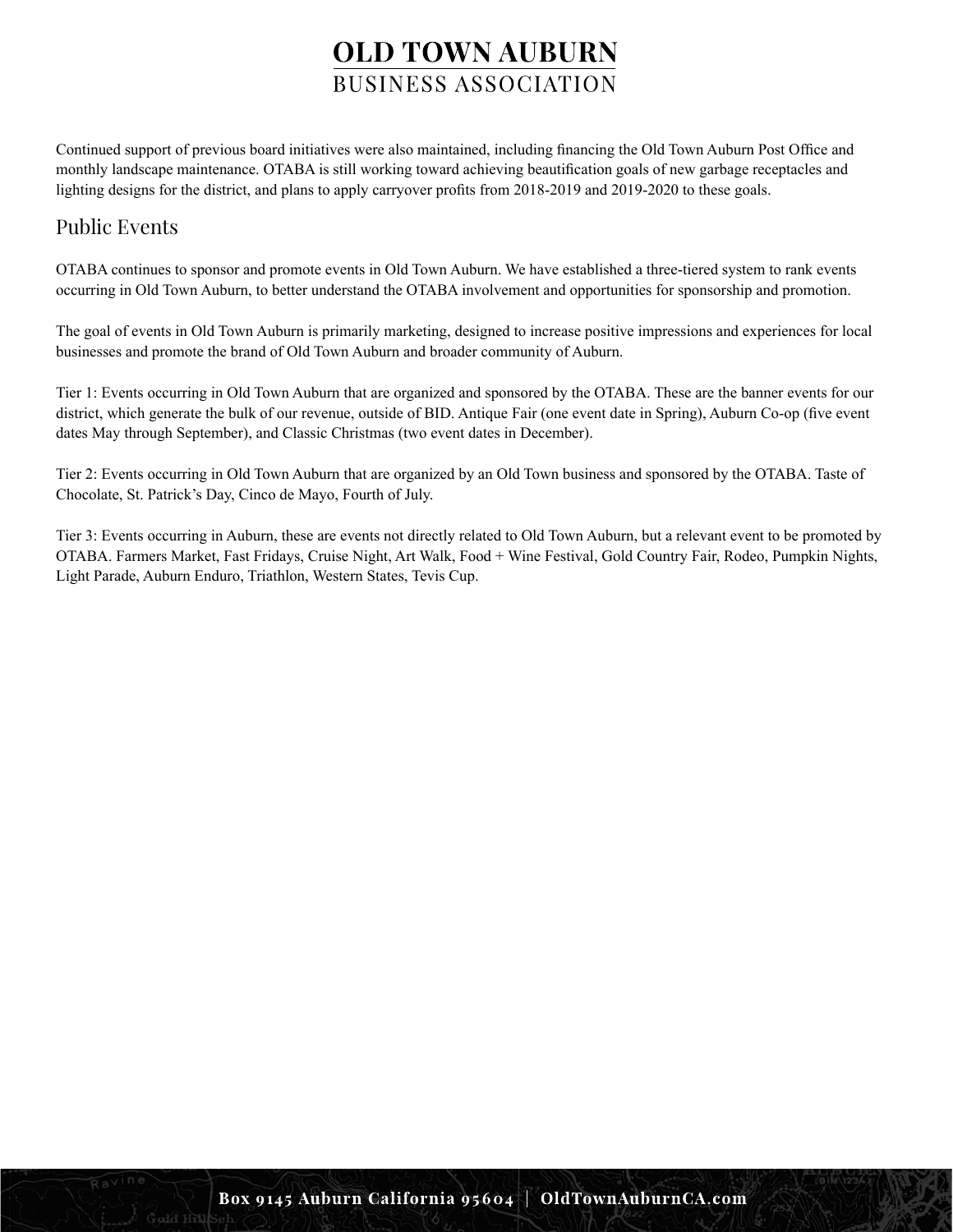### Proposed Budget 2020 - 2021 (Fiscal Year)

### INCOME EXPENSE

Old Town Events BID Funds 2019 Carryover \$40,000\* \$15,000\* \$13,777

| Admin                             | \$2,177   |
|-----------------------------------|-----------|
| Advertising                       | \$0       |
| <b>Beautification Initiatives</b> | \$15,000* |
| <b>Event Expense</b>              | \$23,000* |
| Insurance                         | \$2,500   |
| Landscape Maintenance             | \$6,000*  |
| Post Office                       | \$5,000   |
| <b>Professional Services</b>      | \$13,000* |
| Storage                           | \$2,100   |

**Total Income \$68,777** **Total Expenses \$68,777**

**\*Numbers reduced due to COVID-19 \*Pending Funding**

### Profit and Loss 2019 - 2020 (Fiscal Year)

Old Town Events BID Funds Other Income 2018 Carryover \$67,972 \$20,436 \$1,250 \$13,650

INCOME EXPENSE

| Admin                             | \$2,100  |
|-----------------------------------|----------|
| Advertising                       | \$3,325  |
| <b>Beautification Initiatives</b> | \$0      |
| <b>Event Expense</b>              | \$52,133 |
| Insurance                         | \$2,353  |
| Landscape Maintenance             | \$6,000  |
| Post Office                       | \$4,901  |
| <b>Professional Services</b>      | \$16,619 |
| Storage                           | \$2,100  |
|                                   |          |

**Total Expenses \$89,531**

**Total Income \$103,308**

Gald Hill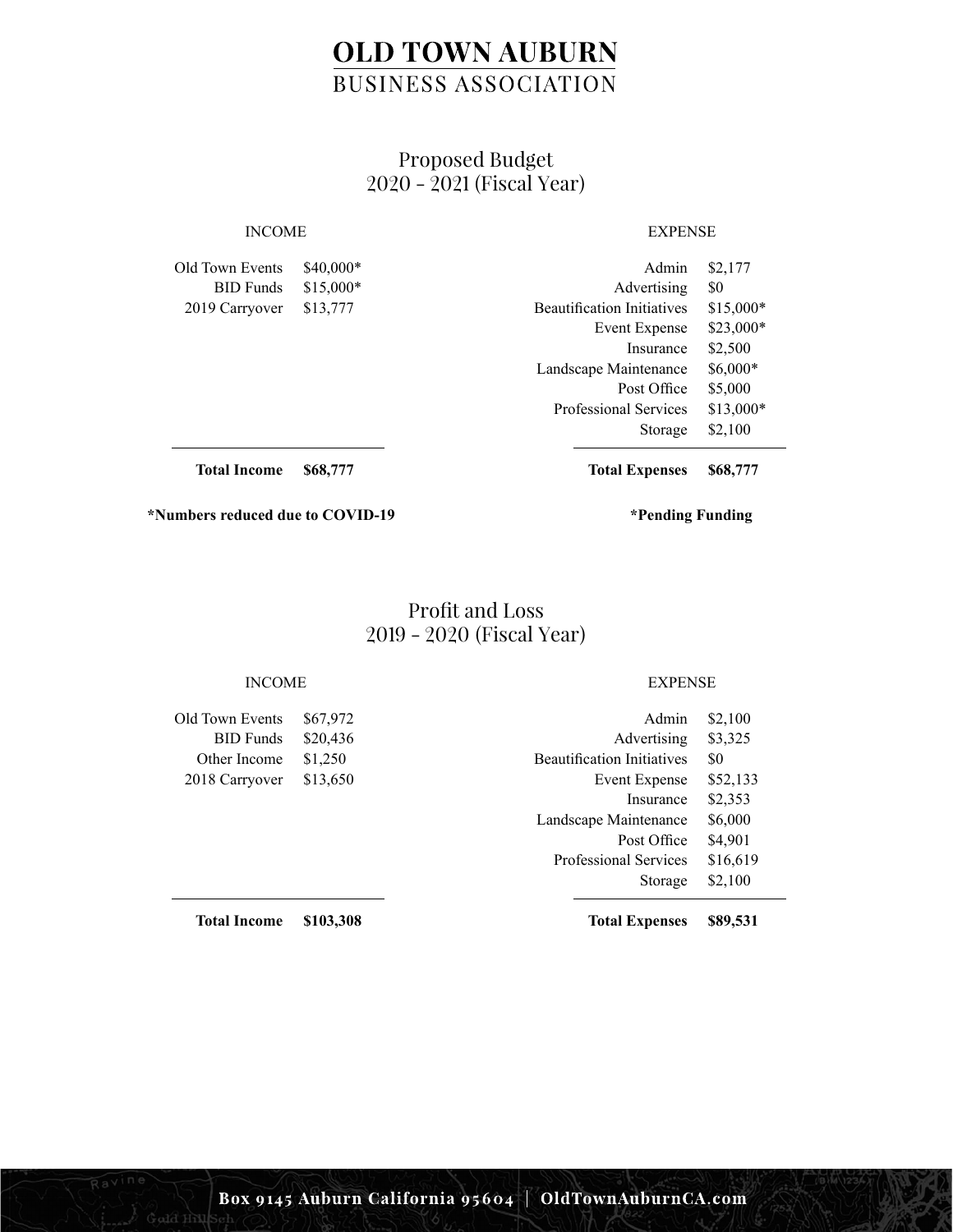## Profit and Loss 2018 - 2019 (Fiscal Year)

### Old Town Events BID Funds Other Income \$73,215 \$24,539 \$2,501

### INCOME EXPENSE

| \$4,871<br>Post Office | Admin<br><b>Billboard</b><br><b>Beautification Initiatives</b><br>Event Expense<br>Insurance | \$1,974<br>\$2,600<br>\$225<br>\$54,747<br>\$2,171 |
|------------------------|----------------------------------------------------------------------------------------------|----------------------------------------------------|
| \$1,421                | Landscape Maintenance                                                                        | \$6,500                                            |
| Storage                | <b>Professional Services</b>                                                                 | \$12,094                                           |

**Total Income \$100,255**

**Total Expenses \$86,603**

### Profit and Loss 2017 - 2018 (Fiscal Year)

### INCOME EXPENSE

Old Town Events BID Funds Other Income \$23,180 \$19,592 \$5,376

| Admin                             | \$588    |
|-----------------------------------|----------|
| <b>Billboard</b>                  | \$2,200  |
| <b>Beautification Initiatives</b> | \$0      |
| <b>Event Expense</b>              | \$17,307 |
| Insurance                         | \$3,334  |
| Landscape Maintenance             | \$7,086  |
| Post Office                       | \$4,623  |
| <b>Professional Services</b>      | \$12,885 |
| Storage                           | \$90     |
|                                   |          |

**Total Expenses \$48,113**

**Total Income \$48,148**

Gald Hill